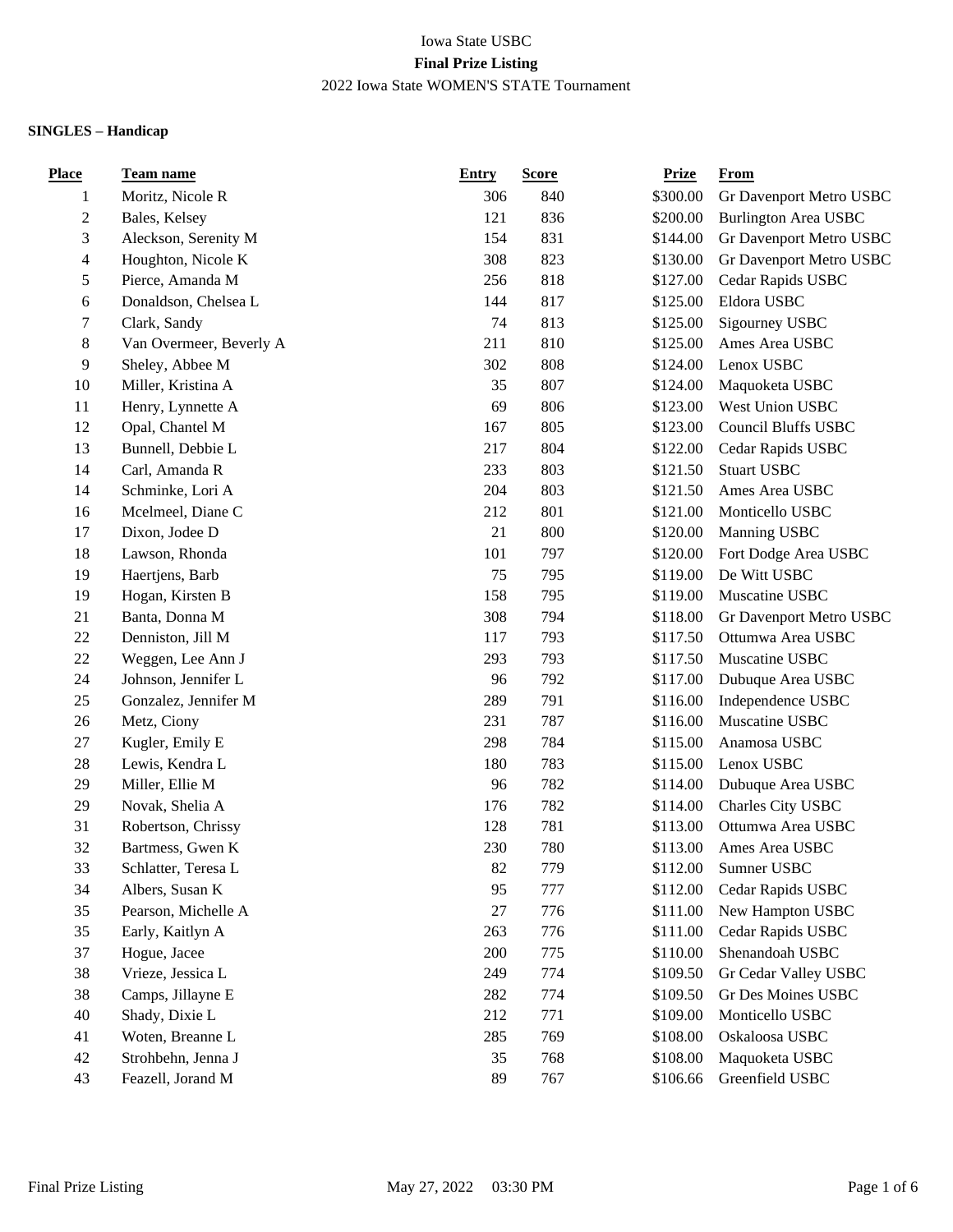| <b>Place</b> | <u>Team name</u>         | <b>Entry</b> | <b>Score</b> | <b>Prize</b> | <b>From</b>                 |
|--------------|--------------------------|--------------|--------------|--------------|-----------------------------|
| 43           | Honts, Ronda L           | 159          | 767          | \$106.67     | Muscatine USBC              |
| 43           | Cram, Audrey L           | 299          | 767          | \$106.67     | Camanche USBC               |
| 46           | Smith, Renee R           | 120          | 765          | \$106.00     | <b>Burlington Area USBC</b> |
| 47           | Buffington, Darci L      | 45           | 764          | \$105.34     | Marshalltown Area USBC      |
| 47           | Thein, Mary J            | 225          | 764          | \$105.33     | Muscatine USBC              |
| 47           | Fiebelkorn, Kim K        | 15           | 764          | \$105.33     | Gr Des Moines USBC          |
| 50           | Clemens, Mariah          | 274          | 763          | \$104.00     | Muscatine USBC              |
| 51           | Lopshire, Sherry L       | 12           | 762          | \$104.00     | Ottumwa Area USBC           |
| 52           | McKinley, Tina M         | 242          | 761          | \$103.00     | Gr Davenport Metro USBC     |
| 52           | Klein, Jaycie L          | 274          | 761          | \$103.00     | Muscatine USBC              |
| 54           | Gehrke, Patricia A       | 84           | 760          | \$102.00     | Eldora USBC                 |
| 55           | Shea, Debbie A           | 40           | 759          | \$100.80     | Maquoketa USBC              |
| 55           | Sackett, Phyllis L       | 88           | 759          | \$100.80     | Greenfield USBC             |
| 55           | Schneiderman, Janelle E  | 106          | 759          | \$100.80     | <b>Burlington Area USBC</b> |
| 55           | Wright, April J          | 179          | 759          | \$100.80     | Lenox USBC                  |
| 55           | Shoesmith, Jaime L       | 233          | 759          | \$100.80     | <b>Stuart USBC</b>          |
| 60           | VanGundy, Kalliann       | 74           | 758          | \$98.50      | Sigourney USBC              |
| 60           | Walker, Kayla            | 79           | 758          | \$98.50      | Humboldt Iowa USBC          |
| 60           | Parmenter, Carolyn S     | 93           | 758          | \$98.50      | Cedar Rapids USBC           |
| 60           | VanKirk, Jennifer L      | 162          | 758          | \$98.50      | Marshalltown Area USBC      |
| 64           | Longnecker, Jone M       | 260          | 757          | \$96.66      | Cedar Rapids USBC           |
| 64           | Wisco, Olivia O          | 35           | 757          | \$96.67      | Maquoketa USBC              |
| 64           | Lakey, Lori A            | 306          | 757          | \$96.67      | Gr Davenport Metro USBC     |
| 67           | Albers, Lou M            | 93           | 756          | \$95.00      | Cedar Rapids USBC           |
| 67           | Clemens, Amber M         | 274          | 756          | \$95.00      | Muscatine USBC              |
| 67           | Shoppa, Katie J          | 288          | 756          | \$95.00      | Muscatine USBC              |
| 67           | Block, Penny M           | 35           | 756          | \$95.00      | Maquoketa USBC              |
| 71           | Moore, Sherry E          | 3            | 755          | \$93.50      | Gr Des Moines USBC          |
| 71           | Becker, Janet            | 237          | 755          | \$93.50      | Oelwein USBC                |
| 73           | Slingluff, Leah S        | 45           | 754          | \$93.00      | Marshalltown Area USBC      |
| 74           | Evans, Rachel M          | 311          | 753          | \$92.00      | Gr Des Moines USBC          |
| 75           | Searcy, Patty A          | 205          | 752          | \$91.34      | Muscatine USBC              |
| 75           | Baxter, Brandy S         | 271          | 752          | \$91.33      | Cedar Rapids USBC           |
| 75           | Hans, Kori M             | 309          | 752          | \$91.33      | Gr Davenport Metro USBC     |
| 78           | Witt, Inola M            | 37           | 751          | \$88.50      | Maquoketa USBC              |
| 78           | Lee, Tori R              | 71           | 751          | \$88.50      | West Union USBC             |
| 78           | Pence, Nichelle (Niki) P | 107          | 751          | \$88.50      | <b>Burlington Area USBC</b> |
| 78           | Adams, Becky L           | 120          | 751          | \$88.50      | <b>Burlington Area USBC</b> |
| 78           | Adams, Cindy D           | 122          | 751          | \$88.50      | Clarinda USBC               |
| 78           | Lewis, Julie N           | 168          | 751          | \$88.50      | Gr Des Moines USBC          |
| 78           | Jordan, Kathy L          | 129          | 751          | \$88.50      | Ottumwa Area USBC           |
| 78           | Wright, Elizabeth R      | 50           | 751          | \$88.50      | <b>Grundy Center USBC</b>   |
| 86           | Gillum, Hailey C         | $77 \,$      | 750          | \$86.50      | Sigourney USBC              |
| 86           | Brown, Mallory           | 236          | 750          | \$86.50      | Gr Des Moines USBC          |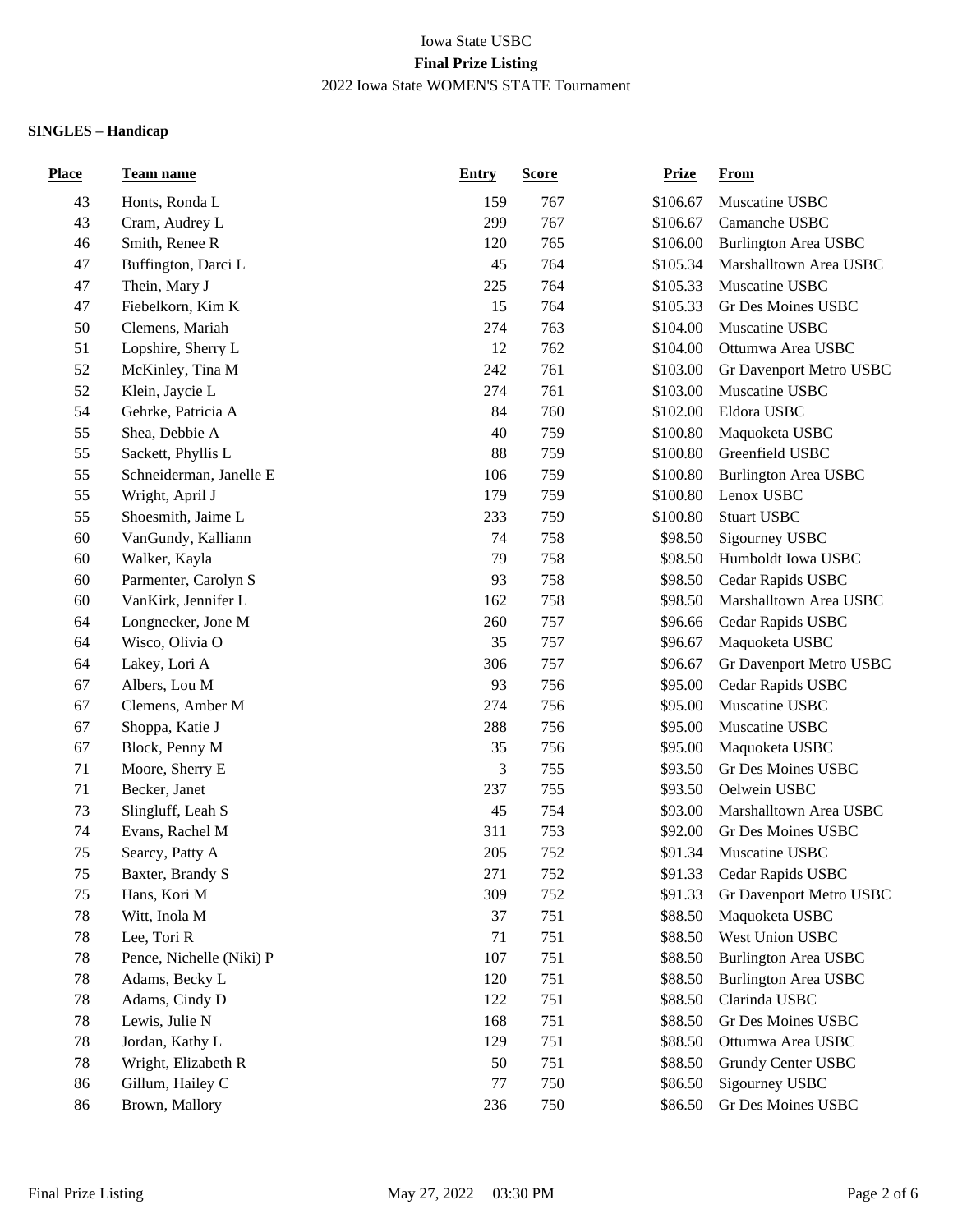| <b>Place</b> | Team name             | <b>Entry</b> | <b>Score</b> | <b>Prize</b> | <b>From</b>                 |
|--------------|-----------------------|--------------|--------------|--------------|-----------------------------|
| 88           | Sweetland, Tina       | 219          | 749          | \$84.50      | Gr Davenport Metro USBC     |
| 88           | Howard, Megan         | 237          | 749          | \$84.50      | Oelwein USBC                |
| 88           | Riley, Sandra R       | 288          | 749          | \$84.50      | Muscatine USBC              |
| 88           | Bennett, Natalie H    | 156          | 749          | \$84.50      | Clinton USBC                |
| 88           | Raabe, Shirley        | 92           | 749          | \$84.50      | Cedar Rapids USBC           |
| 88           | Ott, Jacque L         | 121          | 749          | \$84.50      | <b>Burlington Area USBC</b> |
| 94           | Dilks, Kay C          | 105          | 748          | \$82.34      | Gr Des Moines USBC          |
| 94           | Reece, Jan L          | 227          | 748          | \$82.33      | Clarke & Decatur USBC       |
| 94           | Christianson, Debra S | 254          | 748          | \$82.33      | Cedar Rapids USBC           |
| 97           | Whittington, Sharyn M | 13           | 747          | \$80.50      | Gr Des Moines USBC          |
| 97           | Kafer, Amy N          | 98           | 747          | \$80.50      | Dubuque Area USBC           |
| 97           | Griffin, Patty A      | 168          | 747          | \$80.50      | Gr Des Moines USBC          |
| 97           | Hill, Theresa M       | 19           | 747          | \$80.50      | Gr Cedar Valley USBC        |
| 101          | Spooner, Penny E      | 222          | 746          | \$79.00      | Gr Des Moines USBC          |
| 102          | Christensen, Bre M    | 286          | 745          | \$77.80      | Oelwein USBC                |
| 102          | Eggers, Joanna M      | 234          | 745          | \$77.80      | <b>Council Bluffs USBC</b>  |
| 102          | Edwards, Lisa T       | 307          | 745          | \$77.80      | Gr Davenport Metro USBC     |
| 102          | Hake, Kay A           | 309          | 745          | \$77.80      | Gr Davenport Metro USBC     |
| 102          | Jones, Beth A         | 68           | 745          | \$77.80      | West Union USBC             |
| 107          | Willis, Michelle      | 116          | 744          | \$75.20      | Ottumwa Area USBC           |
| 107          | Hanson, Bernie M      | 125          | 744          | \$75.20      | Dubuque Area USBC           |
| 107          | Barrans, Jean M       | 179          | 744          | \$75.20      | Lenox USBC                  |
| 107          | Possehl, Mallory J    | 300          | 744          | \$75.20      | Camanche USBC               |
| 107          | Bryan, Amanda L       | 135          | 744          | \$75.20      | Manning USBC                |
| 112          | Chase, Laura M        | 109          | 743          | \$74.00      | Dubuque Area USBC           |
| 113          | Buttolph, Renae A     | $27\,$       | 741          | \$72.20      | New Hampton USBC            |
| 113          | Wills, Kelly L        | 120          | 741          | \$72.20      | <b>Burlington Area USBC</b> |
| 113          | Grego, Jill M         | 144          | 741          | \$72.20      | Eldora USBC                 |
| 113          | Wright, Michelle P    | 208          | 741          | \$72.20      | Gr Mason City USBC          |
| 113          | Overton, Ashley M     | 220          | 741          | \$72.20      | Gr Davenport Metro USBC     |
| 118          | Hendricks, Julie A    | 113          | 740          | \$68.88      | Humboldt Iowa USBC          |
| 118          | Wilson, Jocelyn M     | 142          | 740          | \$68.89      | Ames Area USBC              |
| 118          | Elliott, Jane E       | 163          | 740          | \$68.89      | Ottumwa Area USBC           |
| 118          | Morrison, Denise M    | 271          | 740          | \$68.89      | Cedar Rapids USBC           |
| 118          | Matthews, Sandra J    | 275          | 740          | \$68.89      | Greene County USBC          |
| 118          | Rethamel, Denise M    | 288          | 740          | \$68.89      | Muscatine USBC              |
| 118          | Vinton, Chelsea D     | 292          | 740          | \$68.89      | Oskaloosa USBC              |
| 118          | Ricks, Mika J         | 313          | 740          | \$68.89      | Lenox USBC                  |
| 118          | Howell, Joanna        | 157          | 740          | \$68.89      | Oelwein USBC                |
| 127          | Cline, Brittany L     | 148          | 739          | \$66.34      | Clarke & Decatur USBC       |
| 127          | Rego, Kate N          | 254          | 739          | \$66.33      | Cedar Rapids USBC           |
| 127          | Kasper, Bobbie J      | 264          | 739          | \$66.33      | Cedar Rapids USBC           |
| 130          | Wood, Chris A         | 62           | 738          | \$65.00      | Fort Dodge Area USBC        |
| 131          | Bock, Darla D         | 81           | 737          | \$64.34      | Sumner USBC                 |
| 131          | Palmer, Bailey E      | 285          | 737          | \$64.33      | Oskaloosa USBC              |
| 131          | Bergstrom, Susan C    | 126          | 737          | \$64.33      | Creston USBC                |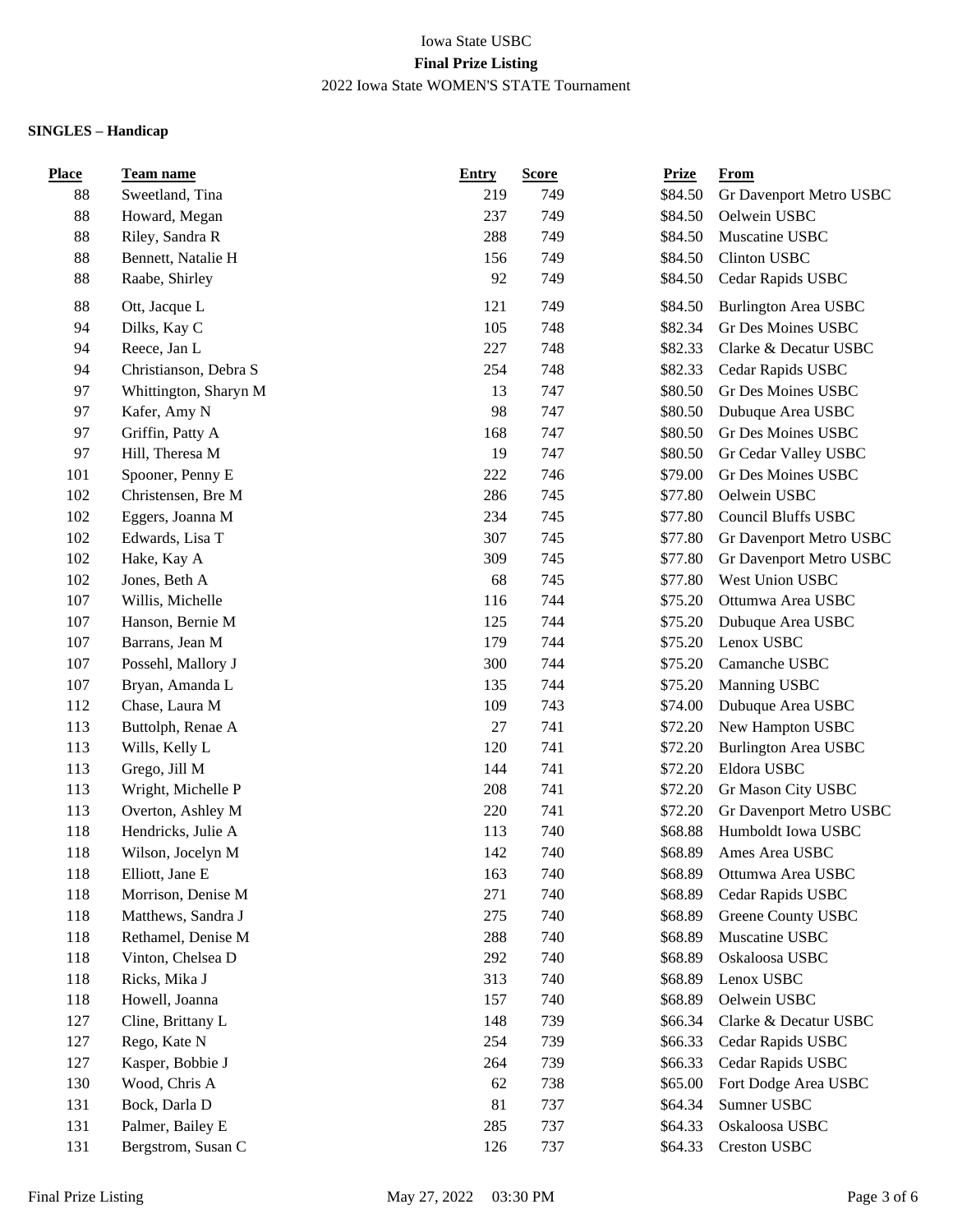| <b>Place</b> | <b>Team name</b>       | <b>Entry</b> | <b>Score</b> | <b>Prize</b> | From                        |
|--------------|------------------------|--------------|--------------|--------------|-----------------------------|
| 134          | Barrans, Melissa D     | 124          | 736          | \$62.00      | Lenox USBC                  |
| 134          | Hopkins, Theresa A     | 236          | 736          | \$62.00      | Gr Des Moines USBC          |
| 134          | Wisted, Sharon K       | 252          | 736          | \$62.00      | Cedar Rapids USBC           |
| 134          | Reed, Penny I          | 298          | 736          | \$62.00      | Anamosa USBC                |
| 134          | Benischek, Suzanne M   | 160          | 736          | \$62.00      | Mt Pleasant USBC            |
| 134          | Rule, Joy E            | 150          | 736          | \$62.00      | Keokuk USBC                 |
| 140          | Graves, Renee A        | 79           | 735          | \$58.72      | Humboldt Iowa USBC          |
| 140          | Campbell, Dani         | 96           | 735          | \$58.72      | Dubuque Area USBC           |
| 140          | Paulsen, Sara L        | 243          | 735          | \$58.72      | Laurens USBC                |
| 140          | Reed, Abbie L          | 244          | 735          | \$58.71      | Laurens USBC                |
| 140          | Tyler, Donna R         | 252          | 735          | \$58.71      | Cedar Rapids USBC           |
| 140          | Christensen, Kelli S   | 286          | 735          | \$58.71      | Oelwein USBC                |
| 140          | Minger, Sharon R       | 297          | 735          | \$58.71      | Anamosa USBC                |
| 147          | Muller, Shara N        | 16           | 734          | \$55.80      | Maquoketa USBC              |
| 147          | Opperman, Cynthia J    | 191          | 734          | \$55.80      | Clarinda USBC               |
| 147          | Zell, Dee Dee A        | 9            | 734          | \$55.80      | Iowa City USBC              |
| 147          | Duver, Hope E          | 151          | 734          | \$55.80      | Keokuk USBC                 |
| 147          | Boston, Liz M          | 166          | 734          | \$55.80      | <b>Council Bluffs USBC</b>  |
| 152          | Braaksma, Toni G       | 131          | 733          | \$53.00      | Ottumwa Area USBC           |
| 152          | Storey, Diane M        | 165          | 733          | \$53.00      | <b>Council Bluffs USBC</b>  |
| 152          | Jordan, Sandra K       | 223          | 733          | \$53.00      | Gr Des Moines USBC          |
| 152          | Simmons, Wanda R       | 9            | 733          | \$53.00      | Iowa City USBC              |
| 152          | Mittan, Marilyn A      | 95           | 733          | \$53.00      | Cedar Rapids USBC           |
| 152          | Loring, Robin D        | $\sqrt{5}$   | 733          | \$53.00      | Atlantic USBC               |
| 158          | Homeister, Judy M      | 51           | 732          | \$50.20      | Grundy Center USBC          |
| 158          | Shakespeare, Patrice A | 93           | 732          | \$50.20      | Cedar Rapids USBC           |
| 158          | Bergmeier, Cathy S     | 138          | 732          | \$50.20      | <b>Burlington Area USBC</b> |
| 158          | Borseth, Kristen       | 218          | 732          | \$50.20      | Decorah USBC                |
| 158          | Holt, Taylor           | 299          | 732          | \$50.20      | Camanche USBC               |
| 163          | Mathiews, Jessica      | 88           | 731          | \$48.34      | Greenfield USBC             |
| 163          | Burke, Kerri K         | 281          | 731          | \$48.33      | Gr Des Moines USBC          |
| 163          | Hintermeister, Cindy A | 156          | 731          | \$48.33      | Clinton USBC                |
| 166          | Hughes, Christie D     | 224          | 730          | \$47.50      | Jasper County USBC          |
| 166          | Coffman, Pamela J      | 235          | 730          | \$47.50      | Gr Des Moines USBC          |
| 168          | Clancy, Marge M        | 72           | 729          | \$46.00      | Dubuque Area USBC           |
| 168          | Longcor, Hannah L      | 73           | 729          | \$46.00      | Muscatine USBC              |
| 168          | Danner, Carmen         | 74           | 729          | \$46.00      | Sigourney USBC              |
| 168          | Holms, Sue A           | 245          | 729          | \$46.00      | Gr Cedar Valley USBC        |
| 172          | Mensen, Sarah L        | 60           | 728          | \$43.28      | Dubuque Area USBC           |
| 172          | Cottrell, Shannon L    | 97           | 728          | \$43.28      | Dubuque Area USBC           |
| 172          | Novak, Amy L           | 176          | 728          | \$43.28      | Charles City USBC           |
| 172          | Schmitt, Stena M       | 189          | 728          | \$43.29      | Charles City USBC           |
| 172          | Biwer, Marguerite E    | 264          | 728          | \$43.29      | Cedar Rapids USBC           |
| 172          | Laughlin, Diane M      | 192          | 728          | \$43.29      | Dubuque Area USBC           |
| 172          | Hawley-Grimes, Tina L  | 92           | 728          | \$43.29      | Cedar Rapids USBC           |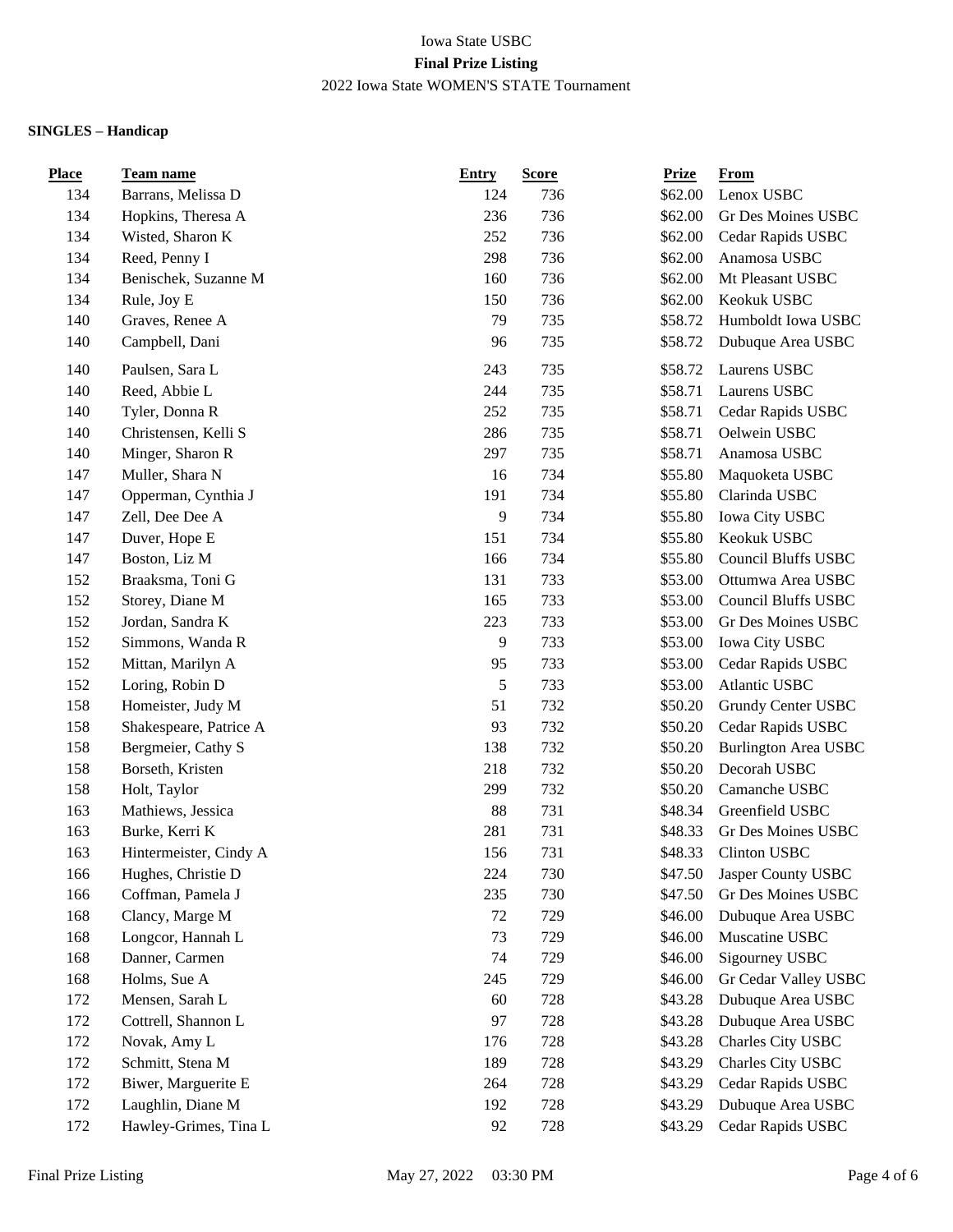| Place | Team name             | <b>Entry</b> | <b>Score</b> | <b>Prize</b> | From                        |
|-------|-----------------------|--------------|--------------|--------------|-----------------------------|
| 179   | Potts, Jessica J      | 61           | 727          | \$39.50      | Gr Des Moines USBC          |
| 179   | Thomas, Tiffany E     | 99           | 727          | \$39.50      | Dubuque Area USBC           |
| 179   | Montgomery, Charlene  | 105          | 727          | \$39.50      | Gr Des Moines USBC          |
| 179   | Pence, Amber M        | 107          | 727          | \$39.50      | <b>Burlington Area USBC</b> |
| 179   | Collins, Anita J      | 111          | 727          | \$39.50      | <b>Burlington Area USBC</b> |
| 179   | Loban, Theresa R      | 286          | 727          | \$39.50      | Oelwein USBC                |
| 179   | Hamdorf, Karla K      | 251          | 727          | \$39.50      | Cedar Rapids USBC           |
| 179   | Akers, Teresa A       | 292          | 727          | \$39.50      | Oskaloosa USBC              |
| 187   | Sward, Cathy A        | 178          | 726          | \$36.66      | Ames Area USBC              |
| 187   | West, Bonnie J        | 237          | 726          | \$36.67      | Oelwein USBC                |
| 187   | Vinton, Alyssa J      | 292          | 726          | \$36.67      | Oskaloosa USBC              |
| 190   | Ohrt, Michelle D      | 18           | 725          | \$35.00      | Independence USBC           |
| 190   | Grim, Donna R         | 112          | 725          | \$35.00      | Ottumwa Area USBC           |
| 190   | Lindsey, Virginia     | 184          | 725          | \$35.00      | Cedar Rapids USBC           |
| 190   | Moore, Cheri D        | 275          | 725          | \$35.00      | Greene County USBC          |
| 194   | Laird, Julie A        | 19           | 724          | \$33.50      | Gr Cedar Valley USBC        |
| 194   | Spicer, Jennifer A    | 150          | 724          | \$33.50      | Keokuk USBC                 |
| 196   | Renslow, Shelby A     | 233          | 723          | \$32.00      | <b>Stuart USBC</b>          |
| 196   | Osher, Roxann M       | 247          | 723          | \$32.00      | Clarinda USBC               |
| 196   | Knight, Ashley J      | 289          | 723          | \$32.00      | Independence USBC           |
| 196   | Albert, Cynthia K     | 136          | 723          | \$32.00      | Sigourney USBC              |
| 200   | Seddon, Wendy M       | 89           | 722          | \$29.66      | Greenfield USBC             |
| 200   | McKnight, Marcia R    | 147          | 722          | \$29.66      | Clarke & Decatur USBC       |
| 200   | Spainhower, Jessica N | 180          | 722          | \$29.67      | Lenox USBC                  |
| 200   | Fredregill, Janet M   | 223          | 722          | \$29.67      | Gr Des Moines USBC          |
| 200   | Ritchie, Danielle L   | 313          | 722          | \$29.67      | Lenox USBC                  |
| 200   | Bengerson, Katie L    | 135          | 722          | \$29.67      | Manning USBC                |
| 206   | VanZante, Tiffany K   | 25           | 721          | \$26.72      | Pella USBC                  |
| 206   | James, Carrie M       | 138          | 721          | \$26.72      | <b>Burlington Area USBC</b> |
| 206   | Barker, Noella C      | 224          | 721          | \$26.72      | Jasper County USBC          |
| 206   | Hawkins, Michelle J   | 261          | 721          | \$26.71      | Cedar Rapids USBC           |
| 206   | Loehndorf, Amanda J   | 156          | 721          | \$26.71      | Clinton USBC                |
| 206   | Smith, Jordan N       | 296          | 721          | \$26.71      | Clinton USBC                |
| 206   | Moritz, Donna A       | 306          | 721          | \$26.71      | Gr Davenport Metro USBC     |
| 213   | Vos, Carla            | 4            | 720          | \$23.50      | Pella USBC                  |
| 213   | Wilkinson, Michelle R | 61           | 720          | \$23.50      | Gr Des Moines USBC          |
| 213   | Potter, Mary E        | 72           | 720          | \$23.50      | Dubuque Area USBC           |
| 213   | Cook, Sue K           | 238          | 720          | \$23.50      | Gr Des Moines USBC          |
| 213   | Stubbe, Kendsey K     | 15           | 720          | \$23.50      | Gr Des Moines USBC          |
| 213   | Anderson, Shawn       | 166          | 720          | \$23.50      | <b>Council Bluffs USBC</b>  |
| 219   | Lipes, Roxann R       | 3            | 719          | \$21.34      | Gr Des Moines USBC          |
| 219   | Jacobs, Amanda        | 180          | 719          | \$21.33      | Lenox USBC                  |
| 219   | Cook, Kelly A         | 266          | 719          | \$21.33      | Cedar Rapids USBC           |